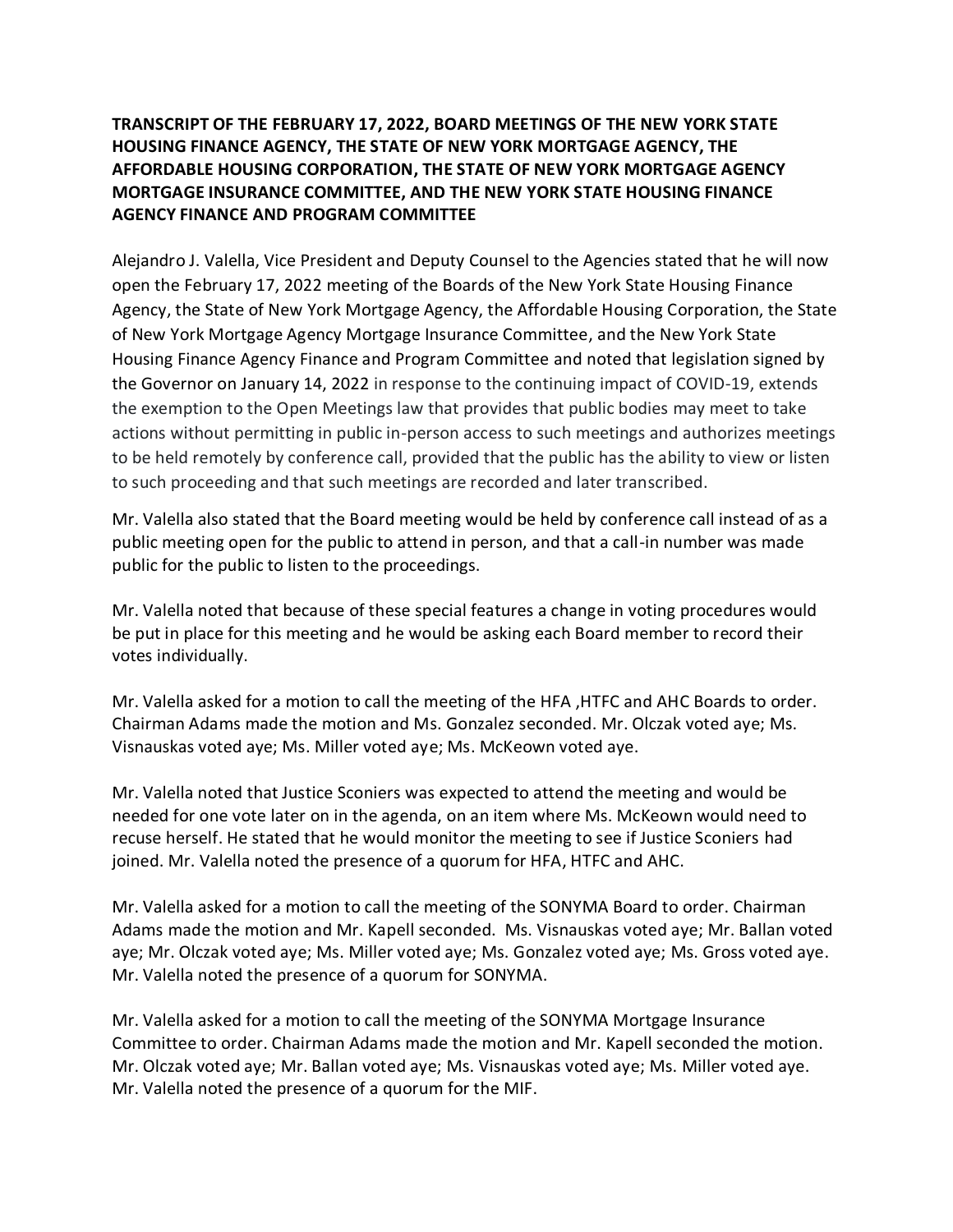Mr. Valella asked for a motion to call the meeting of the HFA Finance and Program Committee to order. Chairman Adams made the motion and Mr. Olczak seconded the motion. Ms. Visnauskas voted aye. Mr. Valella noted the presence of a quorum for the MIF.

Before moving to the President's report, Chairman Adams stated that he paid careful attention to the transcript of last month's board meeting included in the Board book. He read it more carefully than usual to review how the unscripted and very important discussion during the President's Report presentation, concerning the events surrounding the tragic fire at the Twins Park project, was addressed in the transcript. He noted that he was very impressed with the thorough summary of the discussion and wanted the record of this month's transcript to take particular notice of the excellent transcript summary prepared by staff.

Chairman then noted that he was very happy to see that the Board materials for this month's meeting evidenced the core of the Agencies' mission-driven work, with a number of affordable housing projects in various areas of the State up for approval. He stated that during the recent meetings the new Board members, due to the cyclical nature of the Agencies' legal and financial reporting responsibilities, have been exposed to many administrative reports dealing with audits and mission statements. These are necessary items, but he was glad to see that at this meeting they would see evidence of our core business: affordable housing, as a number of projects throughout the State were up for approval.

Lastly, Chairman Adams noted that Board members had once again received from Board member Ms. Gross a very helpful report on the Fair Housing scoring for each of our projects so that Board members could make informed judgements about the impact of our projects in this very important area, and to prevent situations where our projects unintentionally further discrimination in our communities.

Chairman Adams noted that there had been previous discussions about scheduling a special meeting of the Boards to go over fair housing issues, and asked staff and the Board whether there was a preference about doing this in connection with one of our upcoming meetings, or as a separate meeting, taking into account how lengthy the meetings are and everyone's schedules.

Ms. Visnauskas requested that Ms. Gross include her in the emails sent to the Board with her scoring tool results, since, in addition to her role as CEO, she is also a Board member. Ms. Gross stated that she thought Ms. Visnauskas was already on the mailings and stated that this would be corrected. Board members agreed to a future special meeting to discuss fair housing issues.

Chairman Adams then asked Ms. Visnauskas to make her President's Report.

Ms. Visnauskas updated the Boards on several important matters that touch the Agencies, including her annual budget testimony and the Governor's proposed new Housing Plan, the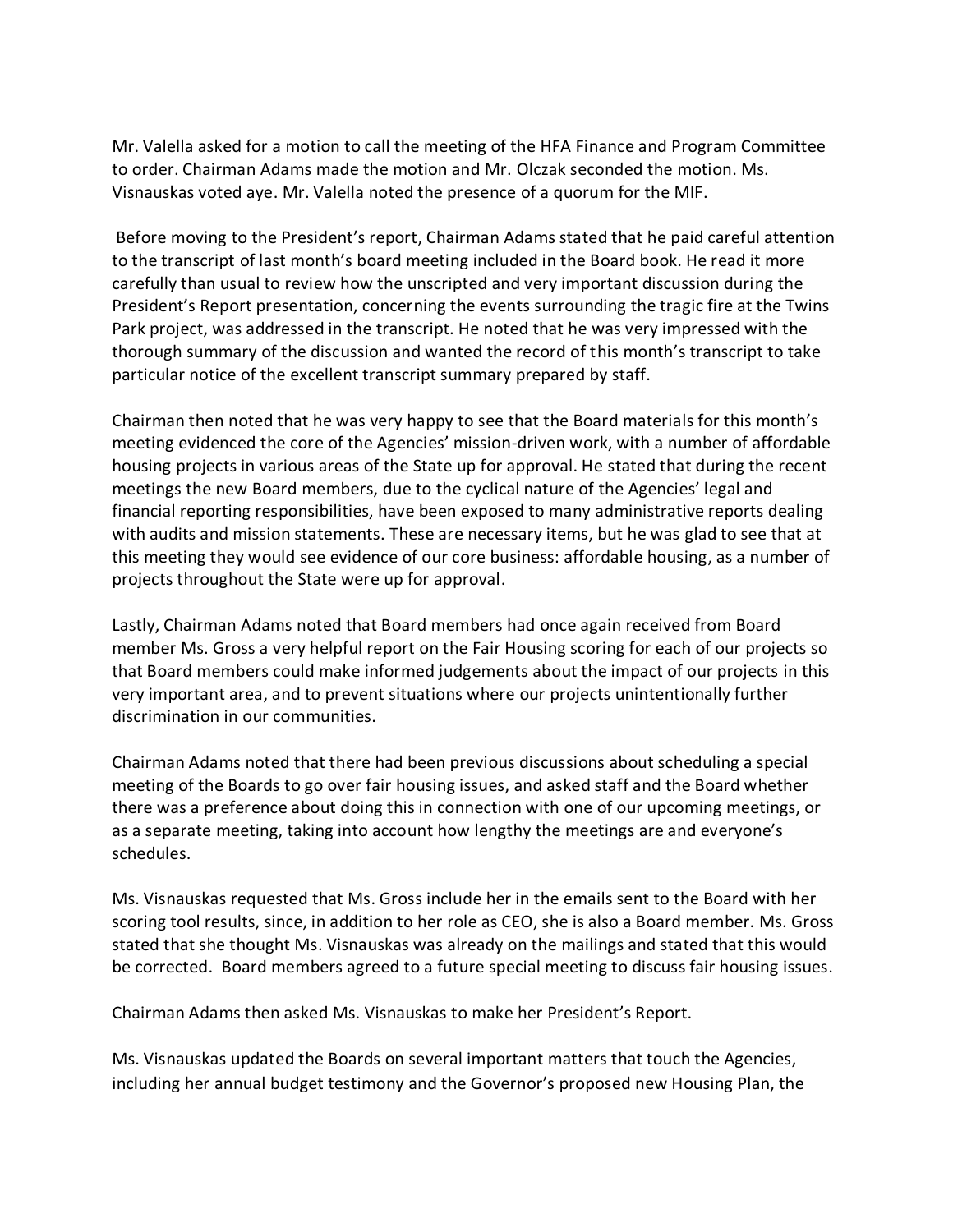status of our Homeowner Assistance Fund, our ongoing response to the tragic fire at Twin Parks in the Bronx, and a brief review of events at the Federal level.

She began with the latest on HCR's response to the tragic Twins Park fire in early January. She stated that the Agencies continue to work daily with OTDA and the City of New York to engage tenants, the property owner, and the affordable housing community to ensure the building's residents are receiving both short- and long-term assistance. Ms. Visnauskas reiterated what she reported to the Boards last month: HCR has engaged CVR Associates, who administers project-based Section 8 vouchers on behalf of the Agency in the Bronx, to work with all the residents who wish to relocate. CVR has opened an office in this Bronx neighborhood so they can work closely with residents who currently have project-based Section 8 from HCR to determine if they want to convert their vouchers to tenant-based vouchers and relocate.

Ms. Visnauskas proceeded to state that HCR has also been successful in its request to HUD to allow the approximately 27 families at the building who do not have Section 8 vouchers to apply for tenant-based vouchers on an expedited basis. CVR is also working with tenants who have HPD or NYCHA vouchers to assist them in finding other housing options if they wish to move. HCR is providing funding to help all residents with moving costs including security deposits and other moving expenses drawing on available HTFC administrative funds and reserves.

She added that the Agency is working on moving folks to a new building called La Central, helping tenants fill out applications. It is a newly completed building financed as a tax credit building and over two dozen families have already signed leases there. Ms. Visnauskas added that this board meeting's agenda will include an item on the additional contract with CVR to provide those services, as part of which the Agency will ask for the board to approve one million dollars from our section eight administrative reserves for this relocation assistance.

Ms. Visnauskas then provided an update on the Housing Assistance Fund (HAF), noting that the program application window will close tomorrow  $-$  Feb. 18<sup>th</sup>. As of today, almost 28,000 applications have been received. Roughly 75% of applicants are mortgage borrowers and 25% are non-mortgage (coop, property tax, manufactured homes). Approximately 43% of applications come from homeowners in New York City; 21% from Long Island; 11% from the mid-Hudson region; with homeowners across the rest of the state making up the remainder of the applications. We expect to start approving applications and committing funds as early as next week. That said, she noted, the mortgage applications will require negotiations with the banks and that will take some time. In this short time, staff are already working on modifications for over 5,000 applicants.

Ms. Visnauskas then stated that on January 31<sup>st</sup>, she testified before the Joint Legislative Budget Committee and the hearing on housing. She noted that this year's Executive Budget will shape HCR's agenda and New York's affordable housing landscape for the foreseeable future. She stated that it is no secret that our work serves low- and moderate-income renters and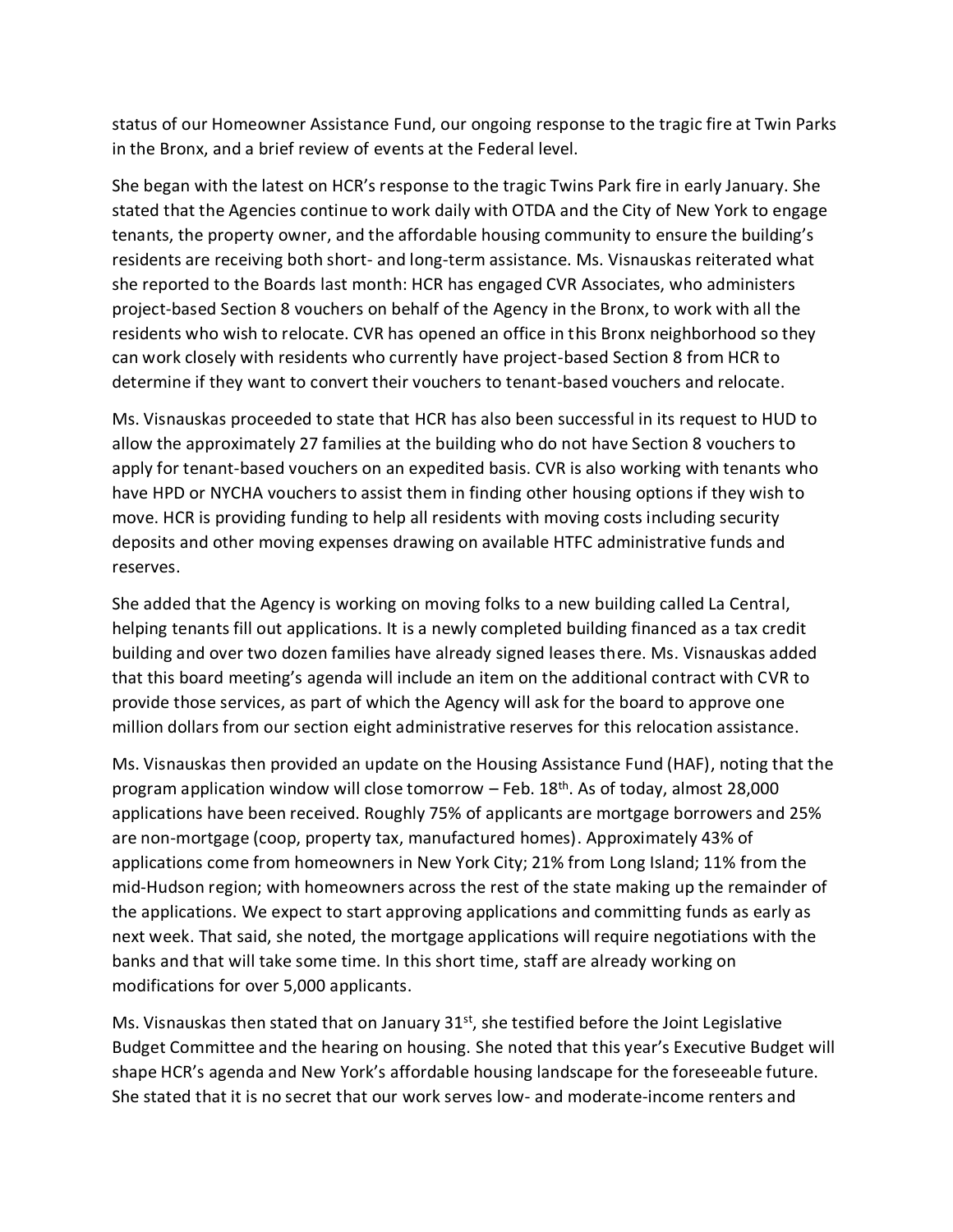homeowners; preserves and protects the existing housing stock; supports individuals, families, seniors and people with special needs; invests in manufactured homes and parks across the state; and assists those experiencing homelessness and housing insecurity. She noted that the Governor recognizes the need to change the status quo and this year she has put forth several strong, common-sense policy proposals that will go a long way to address the root causes of our housing shortage – some of which have been in the news lately.

These policies include: removing the State's cap on residential density in high-density neighborhoods in New York city and easing restrictions on the conversion of hotels and commercial buildings into housing. The centerpiece, however, of the Governor's proposal is a new \$25 billion five-year Housing Plan designed to build on our current plan with the preservation or construction of another 100,000 affordable homes including 10,000 supportive apartments.

Ms. Visnauskas noted that the Agencies still have a little bit of a ways to go to finish our current plan. Last month, as was reported to the board as part of our performance measures report, staff presented the data that shows that the Agencies are on track to do just that. The Agencies remain one of the top 3 housing bond issuers in the nation, even though we issued a little less in bonds in 2021. Ms. Visnauskas stated that the Agencies generated about 1.2Billion dollars in bond sales last year that financed 31 multi-family projects and created over 5,400 apartments. These projects are all part of our overall existing housing plan and this is a real testament to the staff at HCR, to the support of the board, to our affordable housing community, and everybody at the federal, state and local level. They make an enormous impact on the lives of New Yorkers.

She added that the transactions coming to the Board today put that into clear perspective. There will be projects in Brooklyn and Bronx in, in Buffalo, in Syracuse. The Agencies are providing affordable housing throughout the State. These projects, she noted, expand access and supply in historically under invested areas, and are projects that support our goals for clean energy and green jobs and bridge the digital divide.

At the conclusion of Ms. Visnauskas' report, Chairman Adams asked Mr. Valella to approve the transcripts of the last meetings.

Mr. Valella proceeded to present the various board and committee transcripts of the January Board meetings and noting that there were no comments from Board members, he stated that the transcript was deemed approved. The transcripts, until the Boards commence their regular Board meetings, would be adopted in lieu of Minutes.

Board member Ballan asked whether the transcripts needed formal resolution approval. Mr. Valella noted that the meetings are deemed approved without resolution.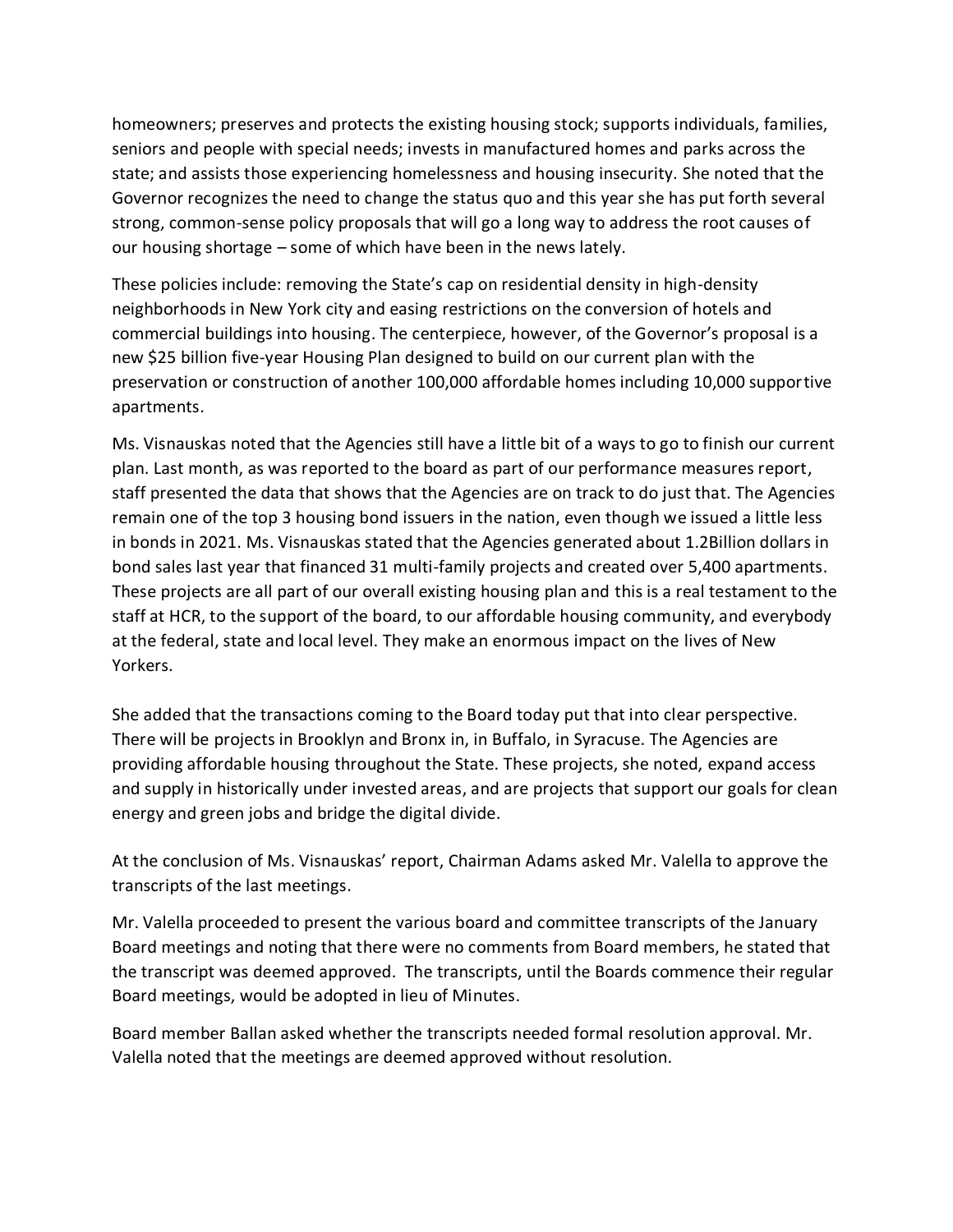# Chairman Adams proceeded to **MOVE TO THE ITEMS REQUIRING MORTGAGE INSURANCE COMMITTEE, SONYMA BOARD ACTION, HFA FINANCE AND PROGRAM COMMITTEE AND HFA MEMBERS' ACTION:**

**ITEM 2.**

- a. **Resolutions of the SONYMA Mortgage Insurance Committee and SONYMA Board recommending and approving 100% mortgage insurance on a \$20,000,000 HFA permanent first mortgage loan for Andrews Avenue South Senior Residences, Bronx, Bronx County.**
- b. **Resolutions of the HFA Finance and Program Committee and the HFA Members recommending and authorizing the financing approval of \$48, 915,000 maximum fixed-rate and/or variable-rate, tax-exempt and/or taxable bonds, and an amount not to exceed \$1,800,000 in HFA subsidy funds, for Andrews Avenue South Senior Residences, Bronx, Bronx County.**

Mr. Friedman presented for the MIF and Julie Behrens for HFA. They each summarized the information included in the board memos.

Chairman Adams stated that he assumed that these projects would get a stamp of approval from Ms. Miller for what looks like a solar array on the roof in the renderings. Ms. Miller concurred.

Chairman Adams lauded the project, emphasizing that it is an all new construction on a piece of vacant land, 100% affordable, 60%, or lower AMI, and developed by folks with a really strong track record of building supportive housing. He described it as a win-win in a neighborhood he is very much familiar with, as he used to work there. He added that this is not within the boundaries of the Jerome Avenue rezoning that was passed by the city council last year, but it is close to the rezoning area. Ms. Behrens noted that this was correct.

Chairman Adams added that the neighborhood will change and hopefully we'll see a number of affordable housing projects as a result of the rezoning, because it's one of the largest rezonings done by the City and the administration, presumably to accelerate the development of high rise, affordable housing. He added that he suspects that staff will be bringing us more projects in the area.

Ms. Miller highlighted the solar elements in the project and asked if staff could speak at all to the surrounding area, asking if this is an area that is gentrifying. Chairman Adams addressed the question first, noting that he has worked in the neighborhood and is familiar generally with the area. He noted that the area is not gentrifying in an aggressive way, like other parts of New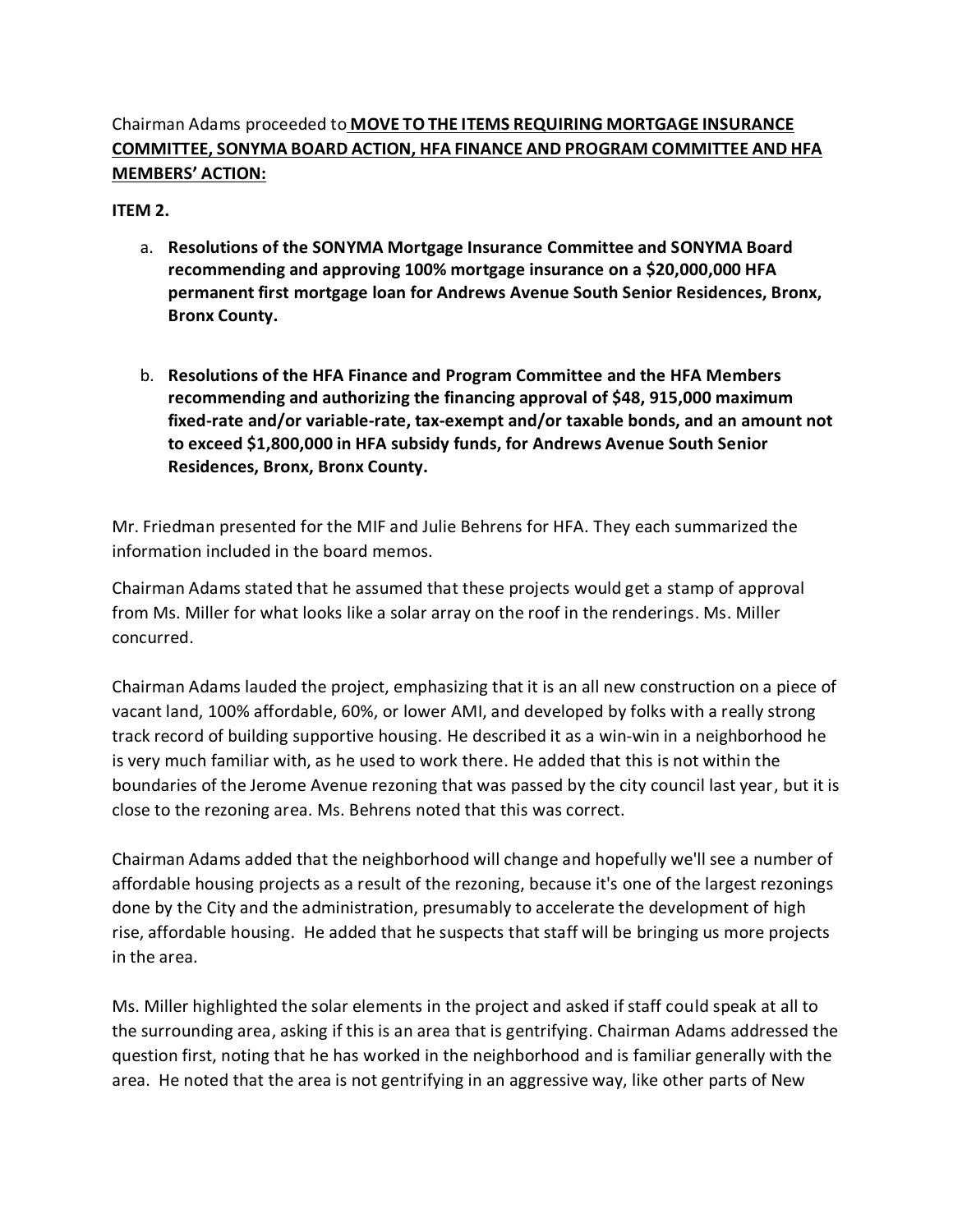York City, such as Bushwick and Brooklyn are, or as is happening in Long Island City where he works and which is being gentrified rapidly.

He noted that there's the potential for some gentrification as a result of the Jerome Avenue rezoning, but that there is no evidence of it yet because the rezoning is so new. He noted that this is Bronx community board 5, and the 46th precinct and added that he is not pleased to report that the 46th precinct is traditionally the 2nd highest murder, violent crime precinct in the City, after the 75th in East New York. He added that it is an extremely poor are, if you go by indicators of household income, health disparities and other measures of poverty. This area of the Western Bronx has unfortunately a long history of crime and poverty and unemployment, and very low educational attainment level. He added that some of the worst performing elementary schools in the system are the schools in this community board where at grade level math and reading is very low.

Chairman Adams noted that these are very sad statistics which he is not happy to have to recite, but that they need to be kept in mind just to be realistic, although one still needs to focus on the challenges that gentrification could pose, again stimulated by the rezoning and market rate development that is part of that rezoning.

Ms. Visnauskas complimented Chairman Adams on his ability to retain this level of detailed statistical data which in this case unfortunately serves to remind us of what still needs to be done in disadvantaged areas of the City. She added that this project is part of HCR's strategy of investing in places that have been historically under invested. She reminded the Board that the fight against gentrification was very strong in the Jerome Avenue rezoning, which was in fact challenged.

She stated that across New York City, as areas are rezoned, the consistent concern is that these areas are being gentrified. She added that, to Chairman Adams point, this is a place that has quite a long way to go before it is gentrified. There is little risk that we will soon be getting 80/20 developments in this area, and if we get them, Ms. Visnauskas noted, we won't finance them. But while getting people with rising incomes into the community is good for local businesses and retail and income diversity, landlords see that and are encouraged to keep apartments vacant and raise the rent. She noted that this is a familiar story that has happened before, but that if this happens here, the timeline is much longer. One of the many good things about this project is that with the 60% AMI and full affordability the Agencies have locked in place a building that will not be gentrified.

Ms. McKeown had a question on the enterprise green community aspect of the project, noting that she assumed this means it will be hooked up to gas, and wondered if there is a path to electrification for the building, because it's going to be subject to local laws at some point.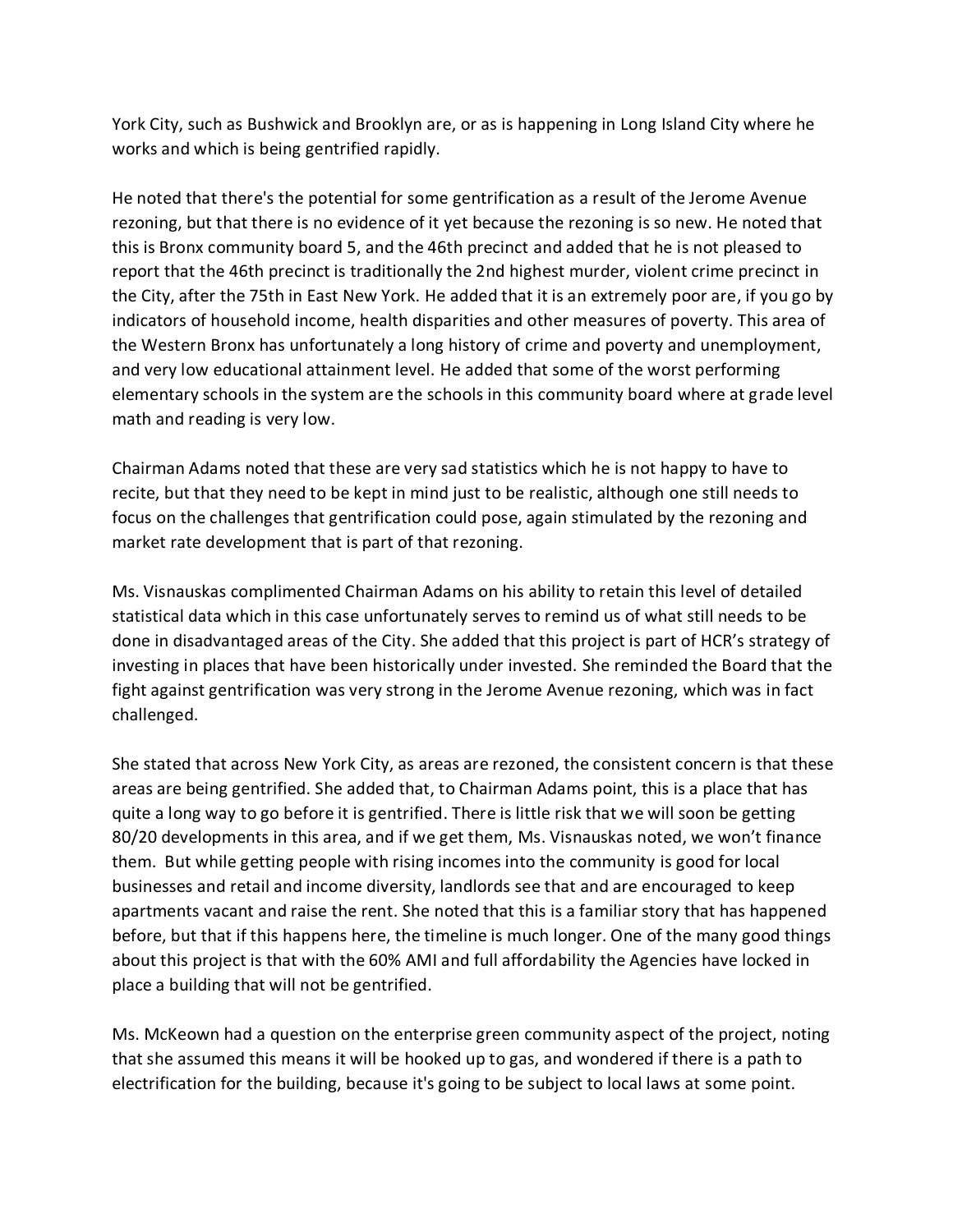Ms. Behrens noted that it is not electrified. She added that she did not know of any specific agency finance pathway at this juncture, not to say that that might not change in the future.

Chairman Adams noted that there is a movement in the State to limit fossil fuel consumption in new construction and new residential buildings. From his purely personal perspective, he stated that a multifamily building this big in the Bronx, in northeastern New York could never have a solar array on the roof of this building that would completely handle the electrical load required of the building.

Ms. McKeown noted that while it may be more expensive, it's an opportunity at the time we're providing capital to construct the affordable housing to get it all the way to compliance with the CMA in New York City. Ms. McKeown sated that she recognized it as a huge conundrum but added that it is also a huge irony that the City and State have laws requiring decarbonization and then there are some projects with subsidy that are not compliant. She added that she and Ms. Visnauskas have talked a lot about this. She only highlighted it because it's a phenomenal project, reaching deep affordability in a neighborhood that needs it and on the cusp of potential gentrification.

Mr. Valella moved for adoption of the resolutions transmitted in connection therewith. Considering the first and second motions previously entered for the SONYMA Mortgage Insurance Committee and the SONYMA Board, the motions are carried, and the resolutions adopted.

Mr. Valella moved for adoption of the resolution transmitted in connection therewith. Considering the first and second motions previously entered for the HFA Finance and Program and for HFA, the motions were carried, and the resolutions adopted.

Chairman Adams moved on to: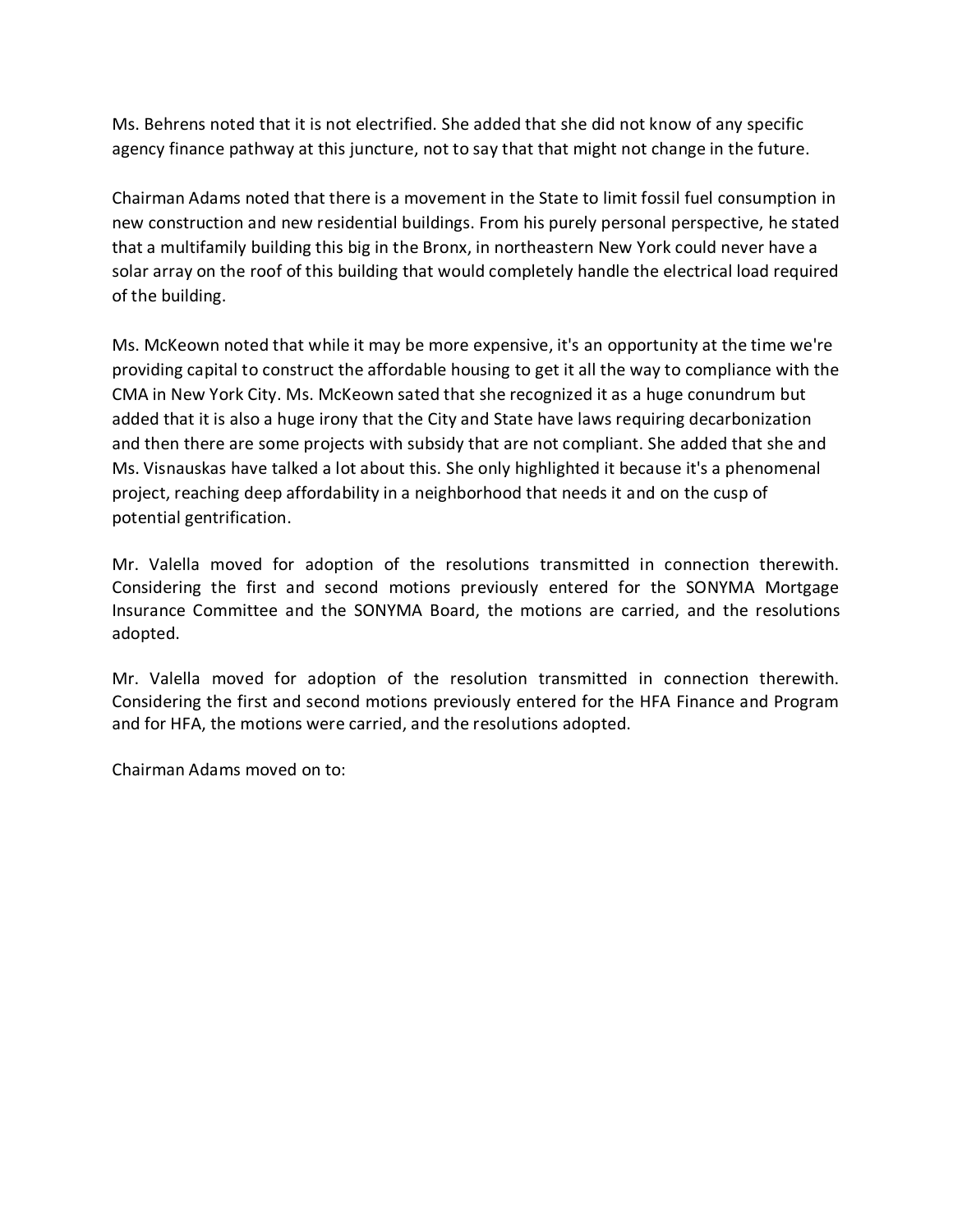### **ITEM 3**.

- **a. Resolutions of the SONYMA Mortgage Insurance Committee and SONYMA Board recommending and approving 100% mortgage insurance on a \$13,330,000 HFA permanent first mortgage loan for Ithaca Housing Redevelopment, Ithaca, Tompkins County.**
- **b. Resolutions of the HFA Finance and Program Committee and the HFA Members recommending and authorizing an amount not to exceed \$38,500,000 of fixed and/or variable-rate, tax-exempt and/or taxable bonds, and an amount not to exceed \$15,475,000 in HFA subsidy funds, which includes an amount not to exceed \$7,300,000 in Federal Housing Trust Funds, for Ithaca Housing Authority Redevelopment, Ithaca, Tompkins County.**

Mr. Friedman presented for the MIF and Russell Hubley presented for HFA. They each summarized the information included in the board memos.

Mr. Valella moved for adoption of the resolutions transmitted in connection therewith. Considering the first and second motions previously entered for the SONYMA Mortgage Insurance Committee and the SONYMA Board, the motions are carried, and the resolutions adopted.

Mr. Valella moved for adoption of the resolution transmitted in connection therewith. Considering the first and second motions previously entered for the HFA Finance and Program and for HFA, the motions were carried, and the resolutions adopted.

### Chairman Adams noted that Item 4 was being deferred and moved on to:

### **ITEM 5:**

- a. **Resolutions of the SONYMA Mortgage Insurance Committee and SONYMA Board recommending and approving 100% mortgage insurance on a \$28,980,000 HFA permanent first mortgage loan for Park Lane Apartments project, Bronx, Bronx County.**
- **b. Resolutions of the HFA Finance and Program Committee and the HFA Members recommending and authorizing an amount not to exceed \$74,125,000 of fixed and/or variable-rate, tax-exempt and/or taxable bonds for Park Lane Apartments, Bronx, Bronx County.**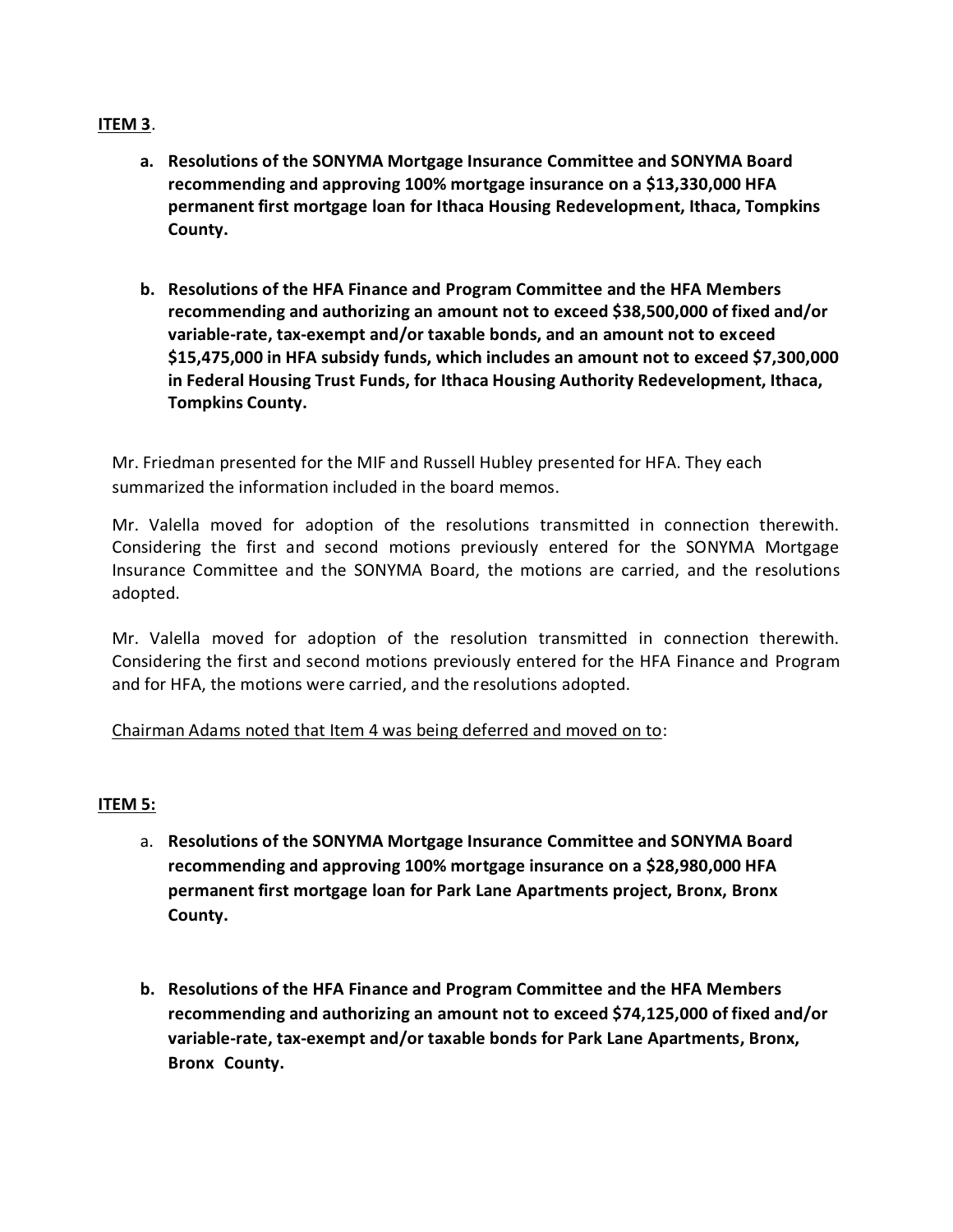Mr. Friedman presented for the MIF and Julie Behrens presented for HFA. They each summarized the information included in the board memos.

Mr. Valella moved for adoption of the resolutions transmitted in connection therewith. Considering the first and second motions previously entered for the SONYMA Mortgage Insurance Committee and the SONYMA Board, the motions are carried, and the resolutions adopted.

Mr. Valella moved for adoption of the resolution transmitted in connection therewith. Considering the first and second motions previously entered for the HFA Finance and Program and for HFA, the motions were carried, and the resolutions adopted.

# **CHAIRMAN ADAMS MOVED TO ITEMS REQUIRING SONYMA MORTAGE INSURANCE COMMITTEE, HFA MEMBER, HFA FINANCE AND PROGRAM COMMITTEE AND HTFC ACTION:**

**Chairman Adams noted that ITEM 6 was being deferred and moved to:**

**ITEM 7:**

**a. Resolution of the SONYMA Mortgage Insurance Committee approving 100% mortgage insurance on a \$3,400,000 HFA permanent first mortgage loan for Whitney Neighborhood Apartments, Buffalo, Erie County.**

**b. Resolutions of the HFA Finance and Program Committee and the HFA Members recommending and authorizing an amount not to exceed \$23,685,000 of fixed and/or variable-rate, tax-exempt and/or taxable bonds and an amount not to exceed \$3,417,068 in HFA subsidy funds for Whitney Neighborhood Apartments, Buffalo, Erie County.**

**c. Resolution of the Housing Trust Fund Corporation approving Homes for Working Families funds in an amount not to exceed \$4,000,000 for Whitney Neighborhood Apartments, Buffalo, Erie County.**

Mr. Friedman presented for the MIF and Russell Hubley presented for HFA and for HTFC. They each summarized the information included in the board memos.

Mr. Valella moved for adoption of the resolutions transmitted in connection therewith. Considering the first and second motions previously entered for the SONYMA Mortgage Insurance Committee and the SONYMA Board, the motions are carried, and the resolutions adopted.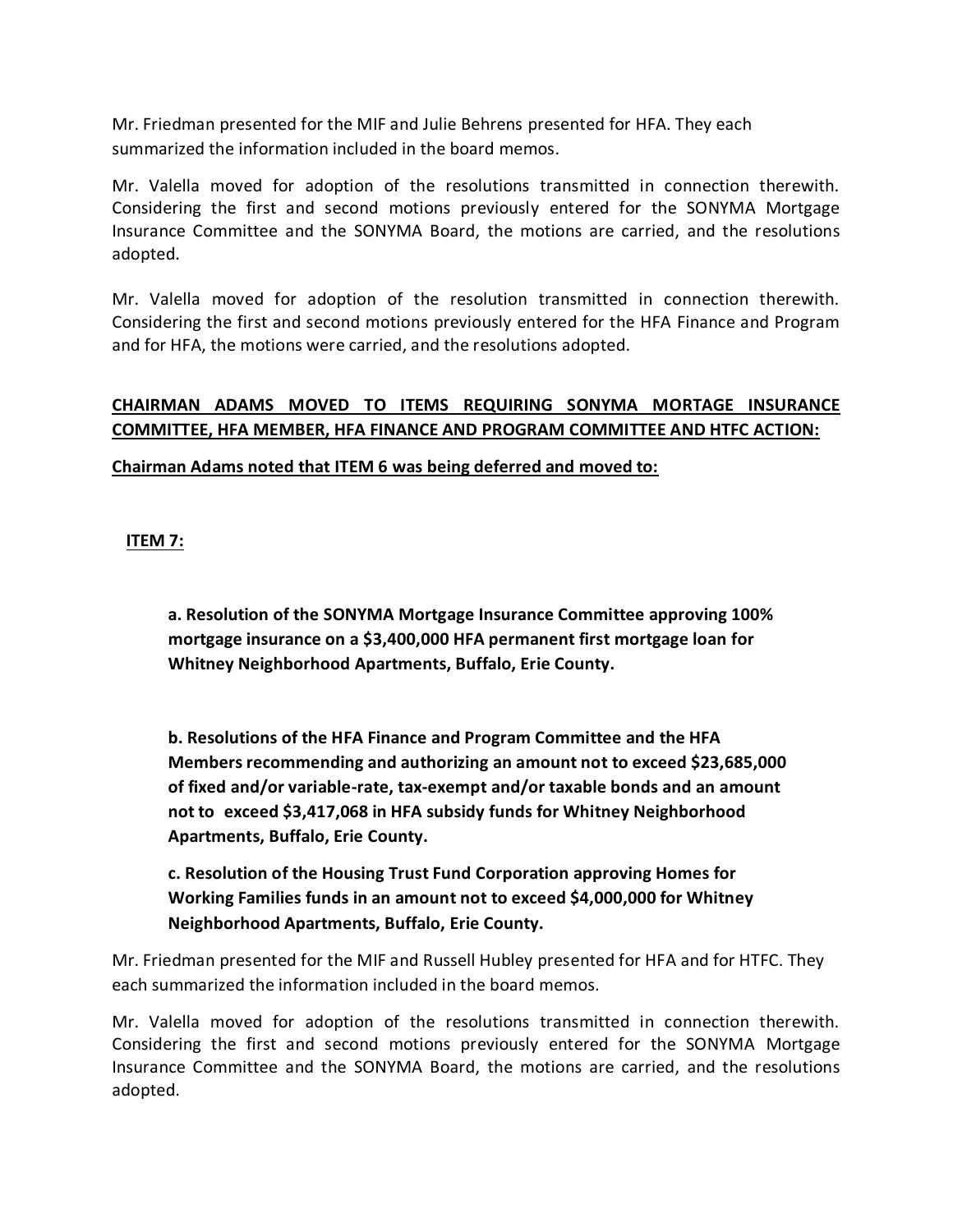Mr. Valella moved for adoption of the resolution transmitted in connection therewith. Considering the first and second motions previously entered for the HFA Finance and Program and for HFA, and for HTFC the motions were carried, and the resolutions adopted.

Chairman Adams moved on to:

### **ITEM 8:**

**a. Resolution of the SONYMA Mortgage Insurance Committee approving 100% mortgage insurance on a \$3,600,000 HFA permanent first mortgage loan for Moyer Carriage project, Syracuse, Onondaga County.**

**b. Resolutions of the HFA Finance and Program Committee and the HFA Members recommending and authorizing an amount not to exceed \$30,800,000 of fixed and/or variable-rate, tax-exempt and/or taxable bonds and an amount not to exceed \$10,399,951 in HFA subsidy for Moyer Carriage Lofts project, Syracuse, Onondaga County.**

**c. Resolution of the Housing Trust Fund Corporation approving Homes for Working Families funds in an amount not to exceed \$4,000,000 for Moyer Carriage Lofts project, Syracuse, Onondaga County.**

Mr. Friedman presented for the MIF and Julie Behrens presented for HFA and for HTFC. They each summarized the information included in the board memos.

Ms. Gonzalez, who resides in Syracuse, asked what was going to happen to the landmark house on top of the building. Ms. Behrens answered that the house is going to cover to cover up machinery that services the freight elevator in that building.

Ms. Gross complimented staff on the very detailed presentation of the project which highlighted so many interesting details. She then asked about the difficulties in encouraging and enhancing manufacturing elements into these projects, something that has been important and difficult to do in Long Island. Ms. Behrens noted the difficulties and added that a lot of it involves working with local stakeholders.

Chairman Adams noted that this neighborhood is very near the destiny US Mall which is one of the most visited malls in the United States. He added that the whole district is also part of the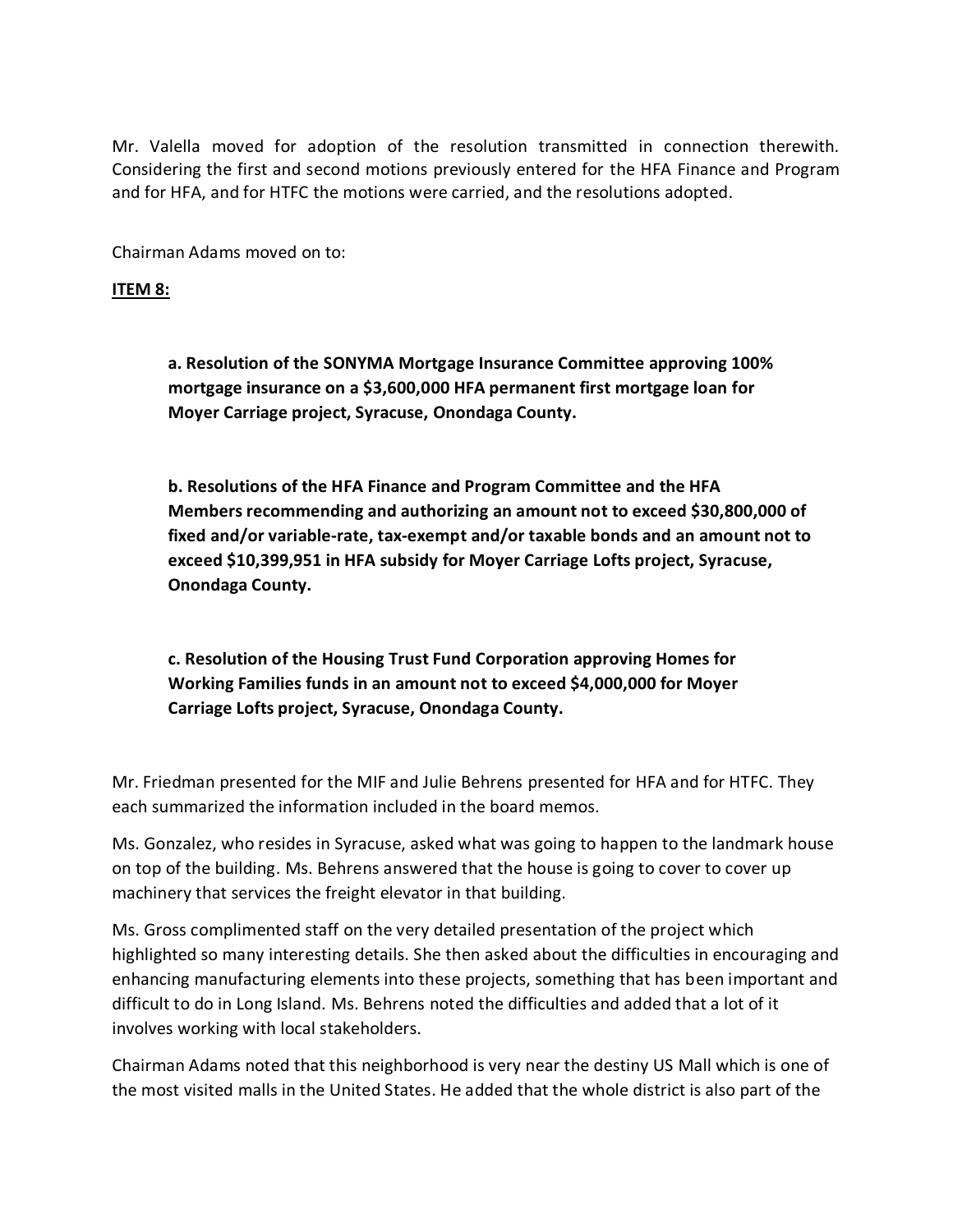potential development of the Syracuse waterfront, which is on Onondaga lake and the harbor and part of the idea of creating a major entertainment district in that area. He added that there are a lot of initiatives around how to develop that area, particularly the waterfront, which is very close to this facility. The city of Syracuse itself has several key projects around employment and they're really focusing their energies on building the technology infrastructure of their community. Syracuse announced a huge 5 g. Facility in the heart of one of the poor neighborhoods more to the South.

Mr. Valella moved for adoption of the resolutions transmitted in connection therewith. Considering the first and second motions previously entered for the SONYMA Mortgage Insurance Committee and the SONYMA Board, the motions are carried, and the resolutions adopted.

Mr. Valella moved for adoption of the resolution transmitted in connection therewith. Considering the first and second motions previously entered for the HFA Finance and Program and for HFA, and for HTFC the motions were carried, and the resolutions adopted.

Chairman Adams moved on to **THE ITEM REQUIRING SONYMA MORTAGE INSURANCE COMMITTEE, SONYMA BOARD, HFA MEMBER, HFA FINANCE AND PROGRAM COMMITTEE AND HOUSING TRUST FUND CORPORATION ACTION.**

## **ITEM 9**.

**a. Resolutions of the SONYMA Mortgage Insurance Committee and SONYMA Board recommending and approving 100% mortgage insurance on a \$17,600,000 HFA permanent first mortgage loan for Baez Place, Bronx, Bronx County.**

**b. Resolutions of the HFA Finance and Program Committee and the HFA Members recommending and authorizing the financing approval of \$56,055,000 maximum fixedrate and/or variable-rate, tax-exempt and/or taxable bonds, and an amount not to exceed\$9,741,137 in HFA subsidy funds, for Baez Place, Bronx, Bronx County.** 

**c. Resolution of the Housing Trust Fund Corporation authorizing an amount not to exceed \$2,500,000 in Homes for Working Families funds for Baez Place, Bronx County.**

Mr. Friedman presented for the MIF and Julie Behrens presented for HFA and for HTFC. They each summarized the information included in the board memos.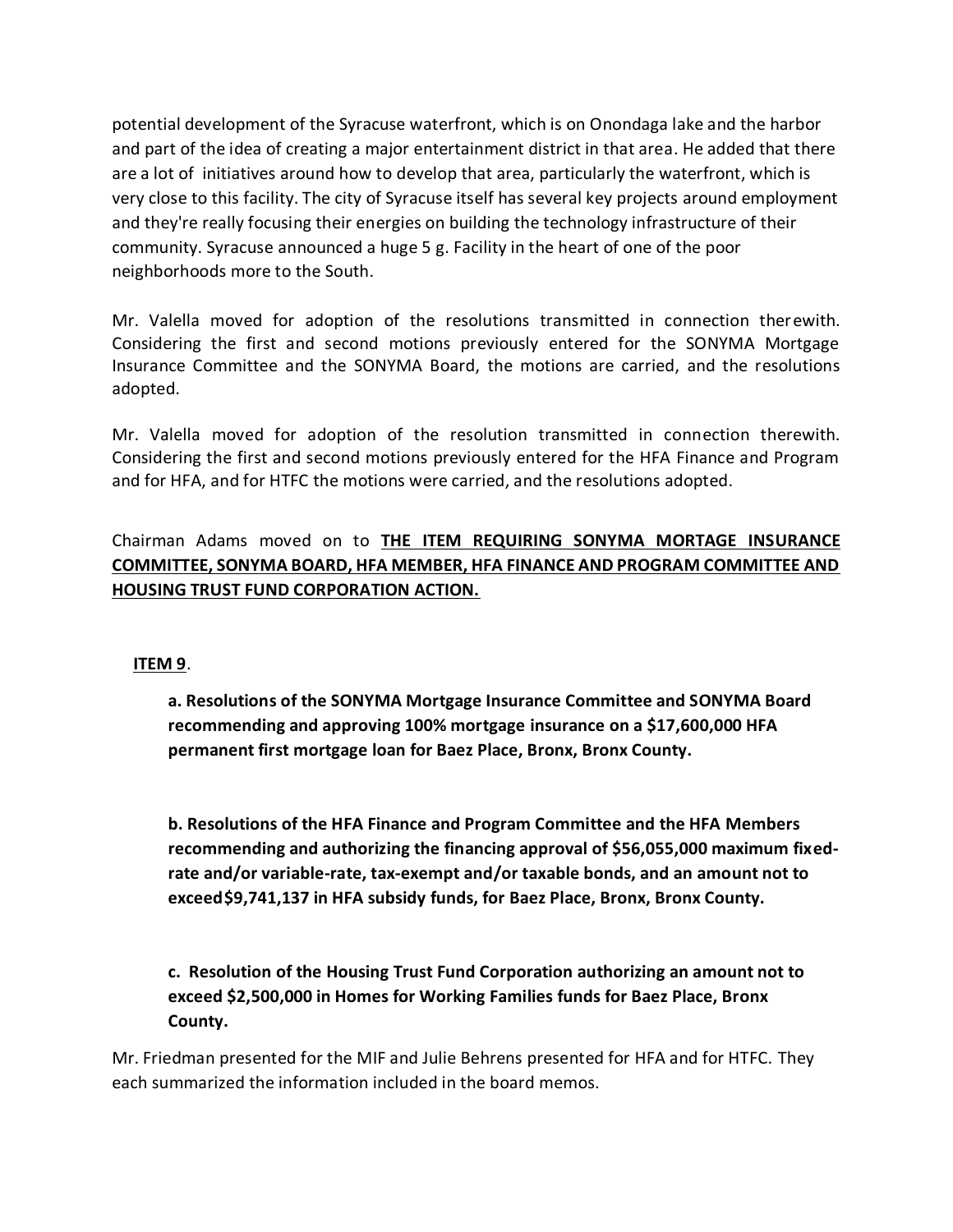Ms. Miller noted that each of the three projects in the Bronx presented at this meeting is in the community in which she grew up, a fact that pleases her greatly, to see the area revitalized and assisted in this way.

Mr. Valella moved for adoption of the resolutions transmitted in connection therewith. Considering the first and second motions previously entered for the SONYMA Mortgage Insurance Committee and the SONYMA Board, the motions are carried, and the resolutions adopted.

Mr. Valella moved for adoption of the resolution transmitted in connection therewith. Considering the first and second motions previously entered for the HFA Finance and Program and for HFA, and for HTFC the motions were carried, and the resolutions adopted.

## **CHAIRMAN ADAMS NOTED THAT THE NEXT TWO ITEMS ARE INFORMATION ITEMS:**

**ITEM 10. MIF Activity Reports for the January 2022.** 

## **ITEM 11. Current Agency Procurements in the Lobbying Law Restricted Period**

### **CHAIRMAN ADAMS NOTED THAT THE NEXT ITEM REQUIRES HFA AND SONYMA APPROVAL:**

### **ITEM 12. Resolution approving Bond Sale Report for period ending January 31, 2022.**

Chairman Adams stated that this is a consent item with no discussion unless board members so request. As noted in the past in connection with this quarterly bond sale report item, he called attention to the report despite its status as a consent item, since the report contains important information on the results of the Agencies' bond sales during the reporting period.

Mr. Valella moved for adoption of the resolutions transmitted in connection therewith. Considering the first and second motions previously entered for the SONYMA Board and the HFA Members, the motions are carried, and the resolutions adopted.

Chairman Adams noted that there being no further business for the SONYMA Board he would ask for a motion and a second to adjourn those meetings. Mr. Valella noted that, assuming the first and second previously entered for the SONYMA, all in favor of adjourning, please signify by saying Aye. The motion was carried. The meetings were adjourned. Mr. Valella noted that the next SONYMA Board meeting is scheduled for Thursday, March 10, at 8:30 a.m.